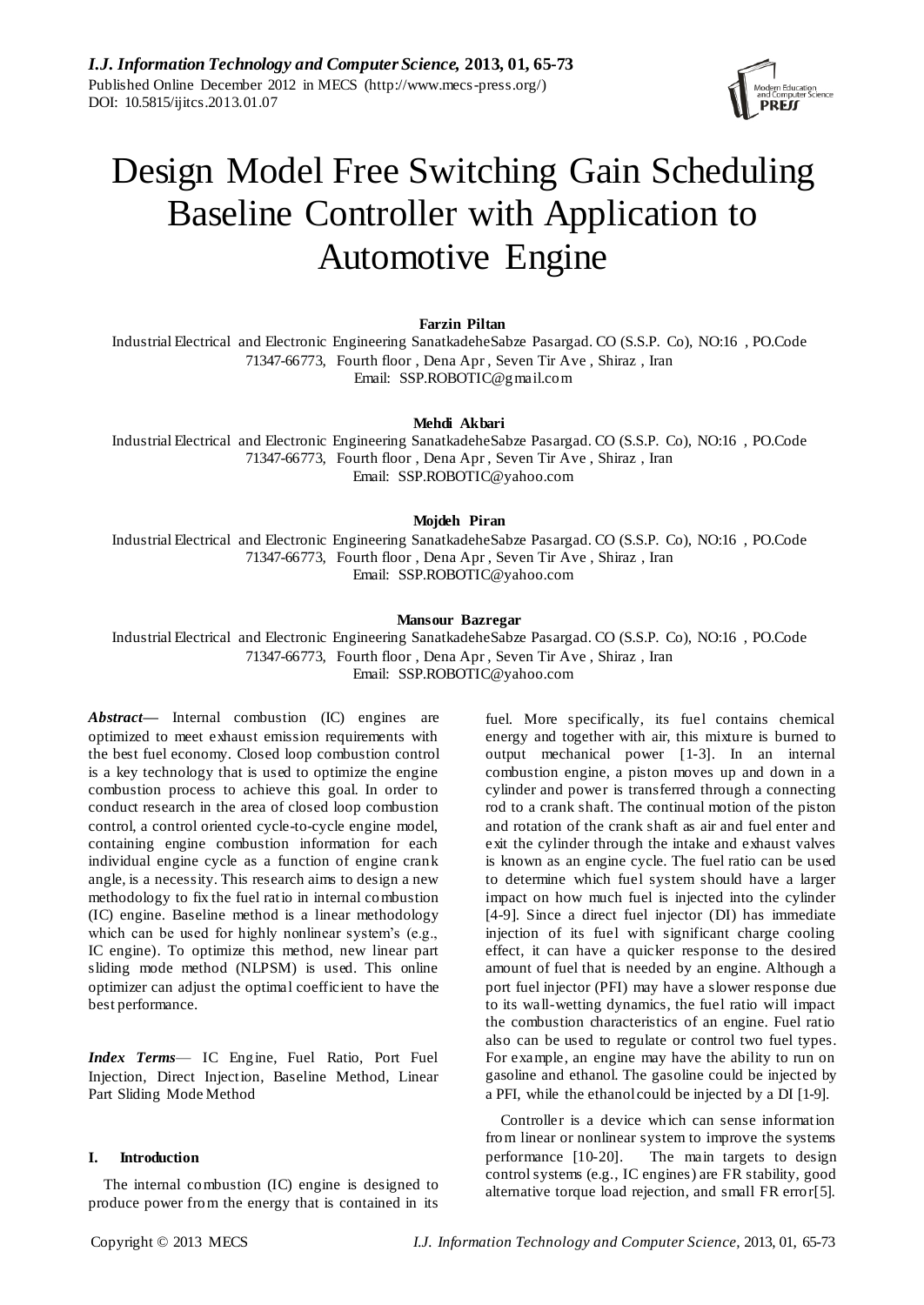Several automotive engines are controlled by linear methodologies (e.g., Proportional-Derivative (PD) controller, Proportional- Integral (PI) controller or Proportional- Integral-Derivative (PID) controller), but when this systems works with various torque loads and have uncertainty in dynamic models this technique has limitations. In some applications automotive engines are used in unknown and unstructured environment, therefore strong mathematical tools used in new control methodologies to design high performance controller with acceptable performance. Baseline controller is an influential linear cascade controller to certain and partly uncertain systems which it is free of system's dynamic model [21-40]. To control of this system linear baseline methodology is introduced. Baseline methodology (BM) is an influential linear controller to certain and partly uncertain system dynamic. This methodology is work based on system's performance. When all dynamic and physical parameters are known baseline methodology works superbly; practically a large amount of systems have external disturbance and gain scheduling methodology reduce this kind of limitation. In various dynamic parameters systems that need to be training online adaptive control methodology is used. Adaptive control methodology can be classified into two main groups, namely, gain scheduling method and fuzzy adaptive method [41-55]. Gain scheduling method is used in systems which main controller is work based on conventional methodology. In this research in order to solve disturbance rejection and uncertainty dynamic parameter, switching gain scheduling adaptive method is applied to baseline methodology. Sliding fuel methodology (SFM) is a powerful nonlinear robust controller under condition of partly uncertain dynamic parameters of IC engine [10-30]. Chattering phenomenon and nonlinear equivalent dynamic formulation in uncertain dynamic parameter are two main drawbacks in SFM [33-39]. The chattering phenomenon problem in SFM is reduced by using linear saturation boundary layer function but proves the stability is very difficult and increases the error. Baseline partly sliding fuel method (BPSFM) is an influential nonlinear method optimizer to certain and partly uncertain systems which it is based on combine baseline and partly sliding mode method.

#### **II. Theory**

## **2.1 Dynamic Formulation of IC Engine**

Dynamic modeling of IC engine is used to describe the nonlinear behavior of IC engine, design of model based controller such as pure variable structure controller based on nonlinear dynamic equations, and for simulation. The dynamic modeling describes the relationship between fuel to air ratio to PFI and DI and also it can be used to describe the particular dynamic effects (e.g., motor pressure, angular speed, mass of air in cylinder, and the other parameters) to behavior of system[1].

The equation of an IC engine governed by the following equation [1, 4, 25, 29, 43-44]:

$$
\begin{aligned}\n\begin{bmatrix}\n\mathbf{PFI} \\
\mathbf{D}I\n\end{bmatrix} &= \begin{bmatrix}\n\mathbf{\dot{M}}_{\text{air 11}} & \mathbf{\dot{M}}_{\text{air 12}} \\
\mathbf{\dot{M}}_{\text{air 21}} & \mathbf{\dot{M}}_{\text{air 22}}\n\end{bmatrix} \begin{bmatrix}\n\mathbf{FR} \\
\mathbf{\dot{\alpha}}_{I}\n\end{bmatrix} \\
&+ \begin{bmatrix}\n\mathbf{P}_{\text{motor 1}} \\
\mathbf{P}_{\text{motor 2}}\n\end{bmatrix} \begin{bmatrix}\n\mathbf{FR} & \mathbf{\dot{\alpha}}_{I}\n\end{bmatrix} \\
&+ \begin{bmatrix}\n\mathbf{N}_{11} & \mathbf{N}_{12} \\
\mathbf{N}_{21} & \mathbf{N}_{22}\n\end{bmatrix} \times \begin{bmatrix}\n\mathbf{FR} \\
\mathbf{\dot{\alpha}}_{I}\n\end{bmatrix}^{2} \\
&+ \begin{bmatrix}\n\mathbf{M}_{a1} \\
\mathbf{M}_{a2}\n\end{bmatrix}\n\end{aligned}
$$
\n(1)

Where  $PFI$  is port fuel injector,  $DI$  is direct injector, M<sub>air</sub> is a symmetric and positive define mass of air matrix,  $P_{\text{motor}}$  is the pressure of motor, N is engine angular speed and  $M_a$  is matrix mass of air in cylinder. Fuel ratio and exhaust angle are calculated by [25, 29, 43-44]:

$$
\begin{aligned}\n\begin{bmatrix}\nF\ddot{R}_a \\
\ddot{\alpha}_{Ia}\n\end{bmatrix} &= \begin{bmatrix}\n\dot{M}_{air\ 11} & \dot{M}_{air\ 12} \\
\dot{M}_{air\ 21} & \dot{M}_{air\ 22}\n\end{bmatrix}^{-1} \begin{Bmatrix}\n\begin{bmatrix}\nPFI \\
DI\n\end{bmatrix} \\
& - \begin{bmatrix}\nP_{motor\ 1} \\
P_{motor\ 2}\n\end{bmatrix}\n\begin{bmatrix}\nFR & \alpha_{Ia}\n\end{bmatrix} \\
& + \begin{bmatrix}\nN_{11} & N_{12} \\
N_{21} & N_{22}\n\end{bmatrix} \\
& \times \begin{bmatrix}\nFR_a \\
\alpha_{Ia}\n\end{bmatrix}^2 + \begin{bmatrix}\nM_{a1} \\
M_{a2}\n\end{bmatrix}\n\end{aligned}
$$
\n(2)

The above target equivalence ratio calculation will be combined with fuel ratio calculation that will be used for controller design purpose.

#### **2.2 Baseline Methodology**

Design of a baseline methodology to control of fuel ratio was very straight forward. Since there was an output from the fuel ratio model, this means that there would be two inputs into the baseline controller. Similarly, the output of the controller result from the two control inputs of the port fuel injector signal and direct injector signal. In a typical PID method, the controller corrects the error between the desired input value and the measured value. Since the equivalence ratio and fuel ratio are the two measured signals, two controllers were cascaded together to control the PFI and DI inputs. The first was a PID controller that corrected the error between the desired equivalence ratio and the measured equivalence ratio; while the second was only a proportional integral (PI) controller that corrected the fuel ratio error. Figure 1 is shown based line methodology, applied to IC engine.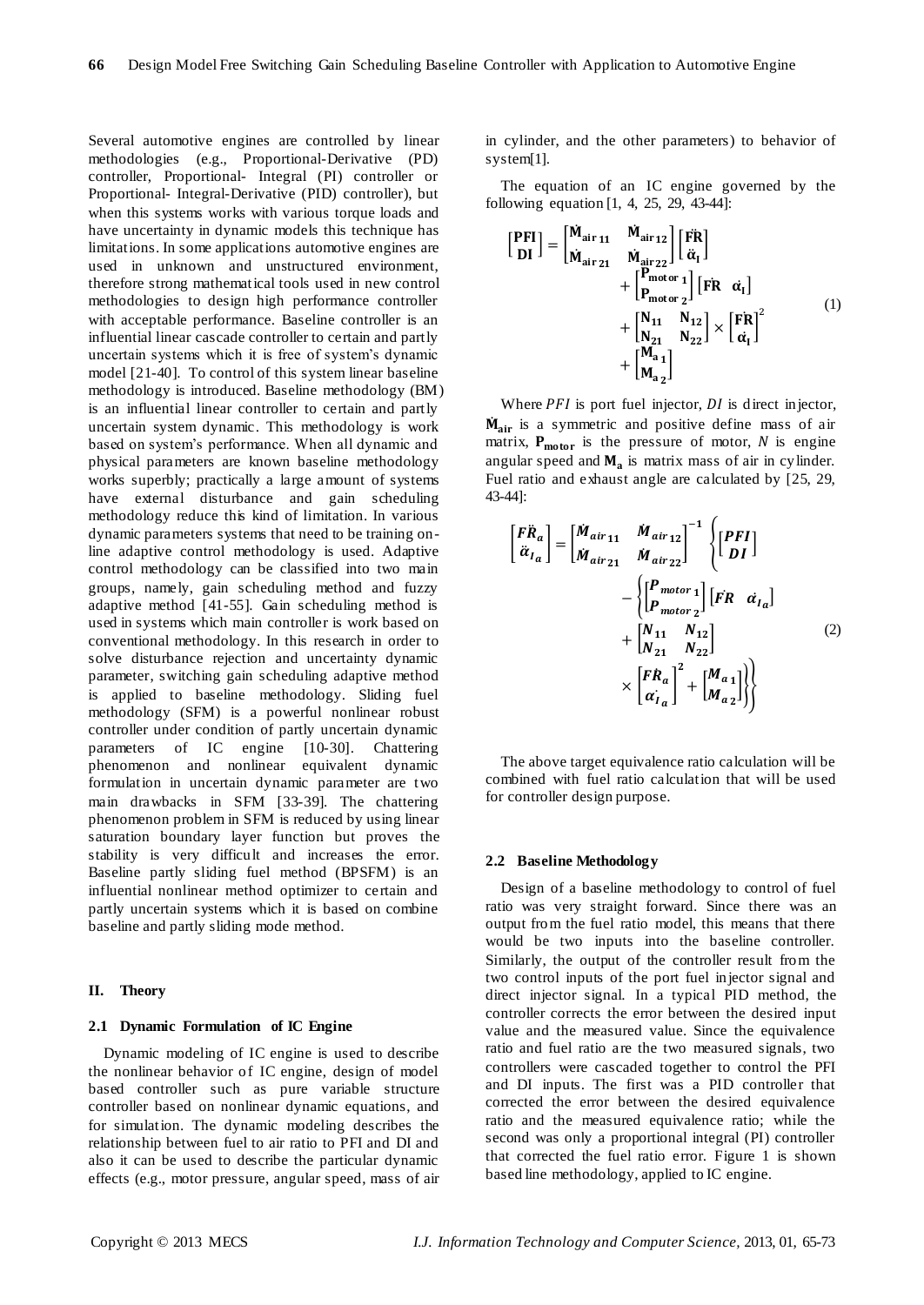$$
e_1(t) = \alpha_{target}(t) - \alpha_d(t) \tag{3}
$$

$$
e_2(t) = \text{Fuel ratio}_a(t)
$$
  
- \text{Fuel Ratio}\_d(t) \t(4)

$$
DI_a = K_{p_b}e_1 + K_{V_b}e_1 + K_{I_b} \sum e_1 \tag{6}
$$

$$
PFI_F = (K_{p_c}e_2 + K_{I_c} \sum e_2) \times PFI_{\alpha}
$$
 (7)

$$
DI_F = DI_{\alpha} \tag{8}
$$

$$
PFI_a = K_{p_a}e_1 + K_{V_a}e_1 + K_{I_a} \sum e_1 \tag{5}
$$



Fig. 1: Block diagram of baseline method

### **2.3 Sliding Fuel Methodology**

Consider a nonlinear single input dynamic system is defined by [11]:

$$
\mathbf{x}^{(n)} = \mathbf{f}(\vec{\mathbf{x}}) + \mathbf{b}(\vec{\mathbf{x}})\mathbf{u} \tag{9}
$$

Where u is the vector of control input,  $x^{(n)}$  is the  $n^t$ derivation of  $x, x = [x, \dot{x}, \ddot{x}, \dots, x^{(\hat{n}-1)}]^T$  is the state vector,  $f(x)$  is unknown or uncertainty, and  $b(x)$  is of known *sign* function. The main goal to design this controller is train to the desired state;  $x_d =$  $[x_d, \dot{x}_d, \ddot{x}_d, ..., x_d^{(n-1)}]^T$ , and trucking error vector is defined by [16]:

$$
\widetilde{\mathbf{x}} = \mathbf{x} - \mathbf{x}_d = [\widetilde{\mathbf{x}}, \dots, \widetilde{\mathbf{x}}^{(n-1)}]^T
$$
\n(10)

A time-varying sliding surface  $s(x, t)$  in the state space  $\mathbb{R}^n$  is given by [22]:

$$
s(x,t) = \left(\frac{d}{dt} + \lambda\right)^{n-1} \tilde{x} = 0 \tag{11}
$$

where  $\lambda$  is the positive constant and calculate it is play important role to have the best performance. The main target in this methodology is kept the sliding surface slope  $s(x, t)$  near to the zero. Therefore, one of the common strategies is to find input  $U$  outside of  $s(x, t)$  [28].

$$
\frac{1}{2}\frac{d}{dt}s^2(x,t) \le -\zeta|s(x,t)|\tag{12}
$$

where  $\zeta$  is positive constant.

If 
$$
S(0) > 0 \rightarrow \frac{d}{dt} S(t) \le -\zeta
$$
 (13)

To eliminate the derivative term, it is used an integral term from t=0 to t= $t_{reach}$ 

$$
\int_{t=0}^{t=t_{reach}} \frac{d}{dt} S(t) \le -\int_{t=0}^{t=t_{reach}} \eta
$$
\n
$$
\to S(t_{reach}) - S(0)
$$
\n
$$
\le -\zeta(t_{reach} - 0)
$$
\n(14)

Where  $t_{reach}$  is the time that trajectories reach to the sliding surface so, suppose  $S(t_{reach} = 0)$  defined as;

$$
0 - S(0) \le -\eta(t_{reach}) \to t_{reach} \le \frac{S(0)}{\zeta}
$$
 (15)

and

$$
\begin{aligned} \text{if } S(0) < 0 \to 0 - S(0) \le -\eta(t_{reach}) \\ &\to S(0) \le -\zeta(t_{reach}) \\ &\to t_{reach} \le \frac{|S(0)|}{\eta} \end{aligned} \tag{16}
$$

Equation (11) guarantees time to reach the sliding surface is smaller than  $\frac{|S(0)|}{\tau}$  $rac{\sigma_{\text{J}}}{\zeta}$  since the trajectories are outside of  $S(t)$ .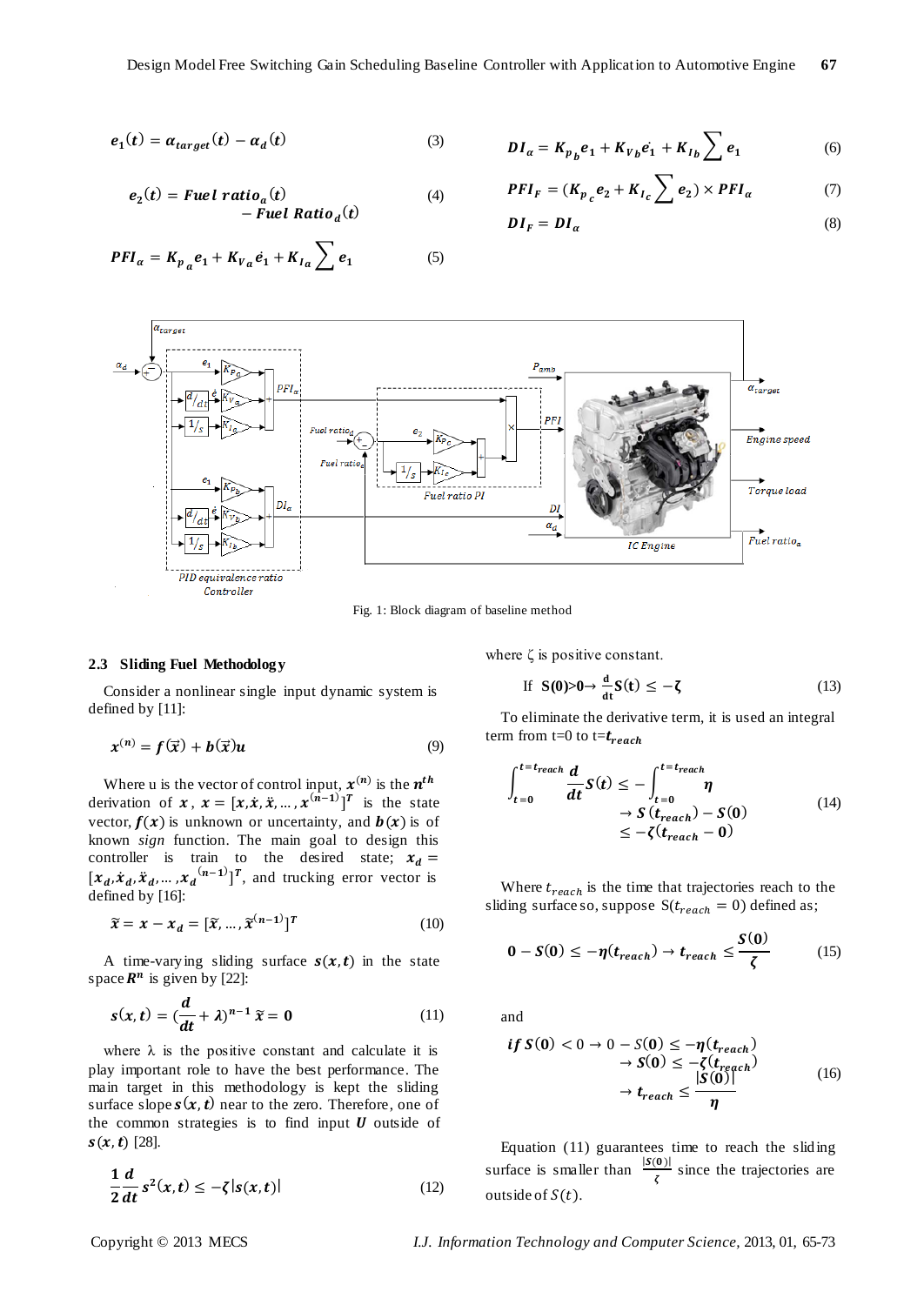$$
if S_{t_{reach}} = S(0) \rightarrow error(x - x_d) = 0 \tag{17}
$$

suppose S is defined as

$$
s(x,t) = \left(\frac{d}{dt} + \lambda\right) \tilde{x}
$$
  
=  $(\dot{x} - \dot{x}_d)$   
+  $\lambda(x - x_d)$  (18)

The derivation of S, namely,  $\dot{S}$  can be calculated as the following;

$$
\dot{\mathbf{S}} = (\ddot{\mathbf{x}} - \ddot{\mathbf{x}}_{\mathbf{d}}) + \lambda(\dot{\mathbf{x}} - \dot{\mathbf{x}}_{\mathbf{d}})
$$
(19)

A simple solution to get the sliding surface condition when the dynamic parameters have uncertainty is the switching control law [21-55]:

$$
U_{dis} = \hat{U} - K(\vec{x}, t) \cdot \text{sgn}(s) \tag{20}
$$

where the switching function  $sgn(S)$  is defined as [11, 16]

$$
sgn(s) = \begin{cases} 1 & s > 0 \\ -1 & s < 0 \\ 0 & s = 0 \end{cases}
$$
 (21)

and the  $K(\vec{x}, t)$  is the positive constant. Suppose by (7) the following equation can be written as,

$$
\frac{1}{2}\frac{d}{dt}s^{2}(x,t) = S \cdot S
$$
  
=  $[f - \hat{f} - Ksgn(s)]$  (22)  

$$
\cdot S
$$
  
=  $(f - \hat{f}) \cdot S - K|S|$ 

and if the equation (11) instead of (10) the sliding surface can be calculated as

$$
s(x,t) = \left(\frac{d}{dt} + \lambda\right)^2 \left(\int_0^t \tilde{x} dt\right)
$$
  
=  $(\dot{x} - \dot{x}_d)$   
+  $2\lambda(\dot{x} - \dot{x}_d)$   
-  $\lambda^2(x - x_d)$  (23)

in this method the approximation of  $U$  is computed as [26]

$$
\hat{\mathbf{U}} = -\hat{\mathbf{f}} + \ddot{\mathbf{x}}_d - 2\lambda(\dot{\mathbf{x}} - \dot{\mathbf{x}}_d) + \lambda^2(\mathbf{x} - \mathbf{x}_d)
$$
\n(24)

## **III. Methodology**

Proposed methodology is focused on applied switching method in baseline methodology to increased stability of the main controller. Switching methodology is a nonlinear robust and stable method and linear baseline method is a nonlinear controller but it has a challenge in stability and robustness especially in presence of uncertainty and disturbance. Based on (13) to improve stability switching formulation is applied to baseline methodology;

$$
\tau = PFI \times sgn(\ddot{q}_d + K_v((\ddot{x} - \ddot{x}_d) + \lambda(\dot{x} - \dot{x}_d)) + K_p((\dot{x} - \dot{x}_d) + \lambda(x - x_d))
$$
 (25)

To resolve uncertain problem this research is focused on to design SISO sliding mode switching baseline methodology. According to the linear system theory, convergence of the tracking error to zero is guaranteed [6]. Supervisory gains adjusted by partly sliding mode method. The result scheme is shown in Figure 2.



Fig. 2: Block diagram of a partly sliding mode optimizer baseline method: applied to IC engine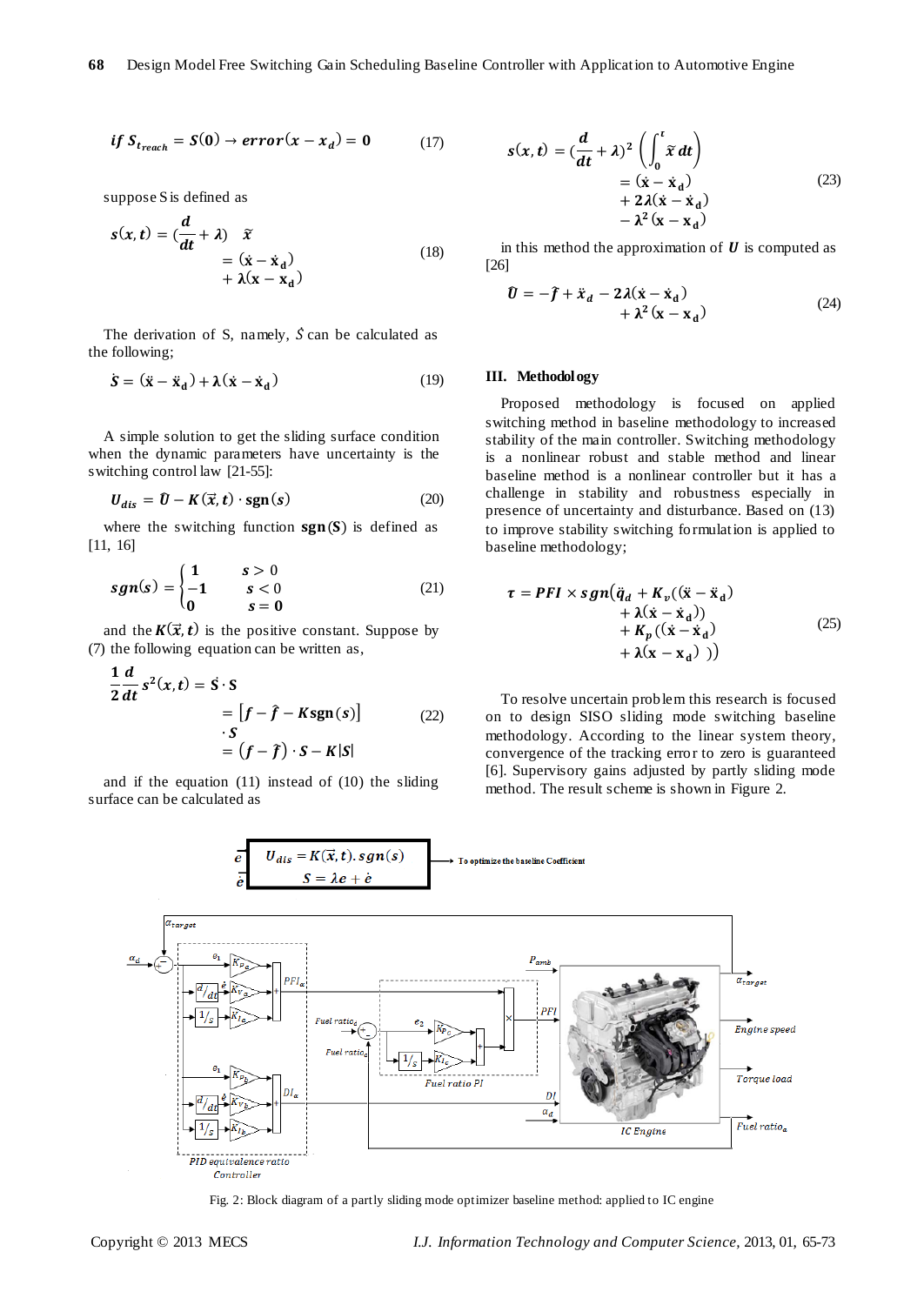#### **IV. Results and Discussion**

This part is focused on compare between baseline method (BM) and baseline partly sliding mode fuel method (BPSFM).These two methods were tested by step fuel ratio and equivalence ratio. The simulation

was implemented in MATLAB/SIMULINK environment.

**Close loop res ponse of fuel ratio without any disturbance:** Figure 3 is shown the methodology of fuel ratio based on two methods: BPSFM and BM.



Fig. 3: BM vs. BPSFM without disturbance

Based on Figure 3; by comparing fuel ratio response without disturbance in BM and BPSFM, BPSFM's overshoot about **(0.0% )**is lower than BC's **(18% ).**

**Close loop res ponse of fuel ratio in presence of torque load disturbance:** Figure 4 shows the power disturbance elimination in BPSFM and BM with torque load disturbance for fuel ratio. The disturbance rejection is used to test the robustness comparisons of these two methodologies for fuel ratio. It found fairly fluctuations in BM responses.



Fig. 4: BM vs. BPSFM with torque load disturbance

Based on Figure 4; by comparing fuel ratio response in presence of torque load disturbance in BM and BPSFM, BPSFM's overshoot about (0%) is lower than

BM's (**23%**)**.** Based on Figure 4, BM has moderately oscillation in fuel ratio response with regard to torque load disturbance but BPSFM has stability in trajectory responses.

#### **V. Conclusion**

This paper reveals a new method for supervisory control of IC engine to reduce the fuel and fix the fuel ratio .This method is used to simultaneously control the mass flow rate of both port fuel injection (PFI) and direct injection (DI) systems to regulate the fuel ratio of PFI to DI to desired levels. The research results explain the supervisory performance of IC engine. In this context, this research proposes a new linear baseline methodologies for IC engine to reach the following target, improvement the fuel ratio performance by online tuning the baseline optimizer, development of system's supervisory method by new linear method, develop the business by design a small and cheaper controller model.

#### **Acknowledgments**

The authors would like to thank the anonymous reviewers for their careful reading of this paper and for their helpful comments. This work was supported by the SSP Research and Development Corporation Program of Iran under grant no. 2012-Persian Gulf-2B.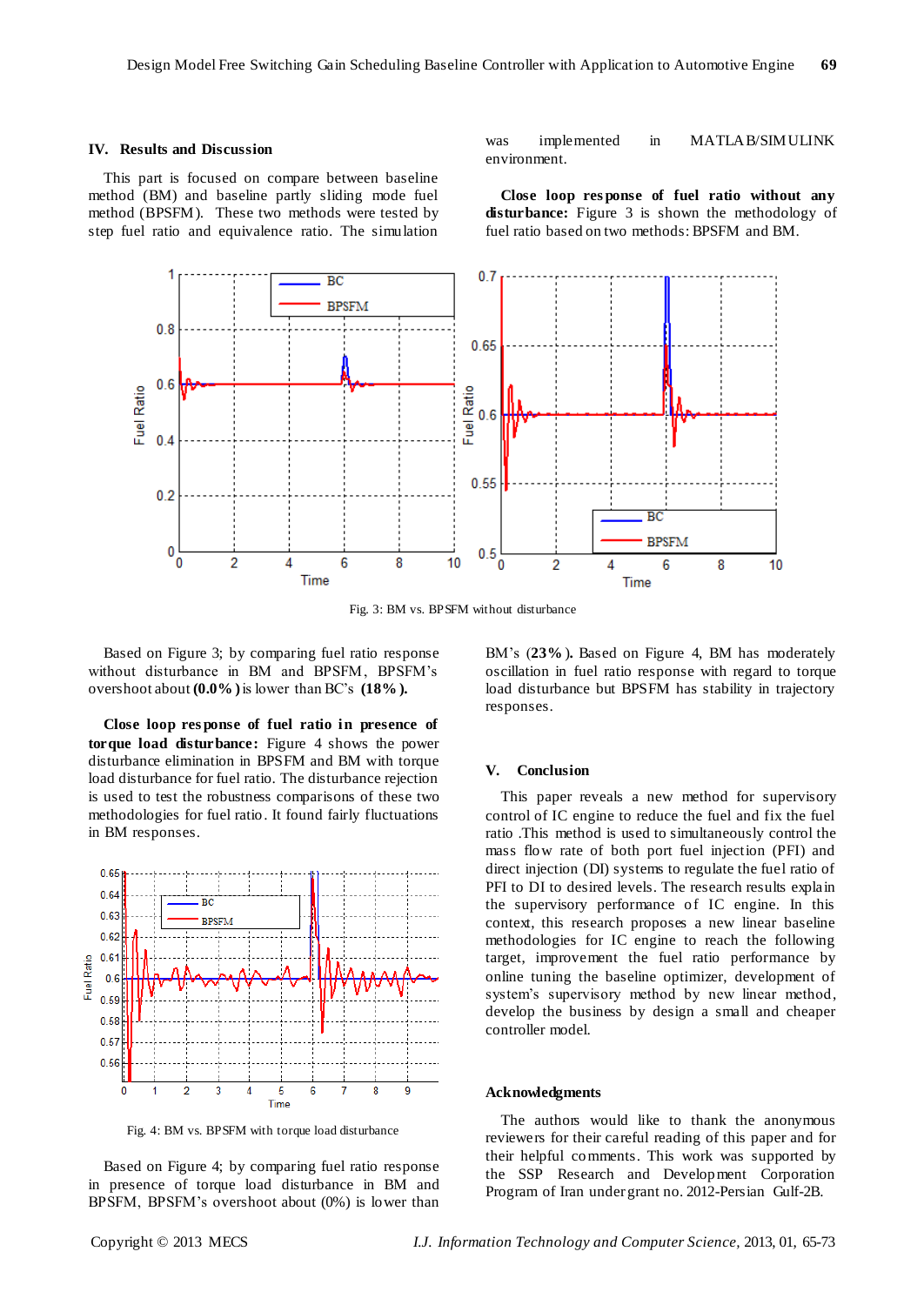## **References**

- [1] Heywood, J., "Internal Combustion Engine Fundamentals", McGraw-Hill, New York, 1988.
- [2] J. G. Rivard, "Closed-loop Electronic Fuel Injection Control of the IC Engine," in *Society of Automotive Engineers,* 1973.
- [3] J. F. Cassidy, et al, "On the Design of Electronic Automotive Engine Controls using linear Quadratic Control Theory," *IEEE Trans on Control Systems,* vol. AC-25, October 1980.
- [4] W. E. Powers, "Applications of Optimal Control and Kalman Filtering to Automotive Systems," *International Journal of Vehicle Design,* vol. Applications of Control Theory in the Automotive Industry, 1983.
- [5] N. F. Benninger, et al, " Requirements and Perfomance of Engine Management Systems under Transient Conditions," in *Society of Automotive Engineers,* 1991.
- [6] N. F. Benninger, et al, " Requirements and Perfomance of Engine Management Systems under Transient Conditions," in *Society of Automotive Engineers,* 1991.
- [7] C. H. Onder, et al, "Model-Based Multivariable Speed and Air-to-Fuel Ratio Control of an SI Engine," in *Society of Automotive Engineers,* 1993.
- [8] S. B. Cho, et al, "An Observer-based Controller Design Method for Automotive Fuel-Injection Systems," in *American Controls Conference,* 1993, pp. 2567-2571.
- [9] T. Kume, et al, "Combustion Technologies for Direct Injection SI Engine," in *Society of Automotive Engineers,* 1996.
- [10] V. Utkin, " Variable structure systems with sliding modes," *Automatic Control, IEEE Transactions on,* No. 2, vol. 22, pp. 212-222, 2002.
- [11] R. A. DeCarlo, S. H. Zak and G. P. Matthews, "Variable structure control of nonlinear multivariable systems: a tutorial," *Proceedings of the IEEE,* No. 3, vol. 76, pp. 212-232, 2002.
- [12] K. D. Young, V. Utkin and U. Ozguner, "A control engineer's guide to sliding mode control," *IEEE conference proceeding,* 2002, pp. 1-14.
- [13] O. Kaynak, "Guest editorial special section on computationally intelligent methodologies and sliding-mode control," *IEEE Transactions on Industrial Electronics,* No. 1, vol. 48, pp. 2-3, 2001.
- [14] P. Kachroo and M. Tomizuka, "Chattering reduction and error convergence in the slidingmode control of a class of nonlinear systems," *Automatic Control, IEEE Transactions on,* No. 7, vol. 41, pp. 1063-1068, 2002.
- [15] Farzin Piltan , M. A. Bairami, F. Aghayari, S. Allahdadi, "Design Adaptive Artificial Inverse Dynamic Controller: Design Sliding Mode Fuzzy Adaptive New Inverse Dynamic Fuzzy Controller," International Journal of Robotic and Automation, 3 (1): 13-26, 2012.
- [16] J. Moura and N. Olgac, "A comparative study on simulations vs. experiments of SMCPE," *IEEE conference proceeding,* 2002, pp. 996-1000.
- [17] Farzin Piltan , S. Allahdadi, M. A. Bairami, H. Nasiri, "Design Auto Adjust Sliding Surface Slope: Applied to Robot Manipulator," International Journal of Robotic and Automation, 3 (1): 27-44, 2012.
- [18] Farzin Piltan , N. Sulaiman, Zahra Tajpaykar, Payman Ferdosali, Mehdi Rashidi, "Design Artificial Nonlinear Robust Controller Based on CTLC and FSMC with Tunable Gain," International Journal of Robotic and Automation, 2 (3): 205-220, 2011.
- [19] Farzin Piltan, A. R. Salehi and Nasri B Sulaiman.," Design artificial robust control of second order system based on adaptive fuzzy gain scheduling," world applied science journal (WASJ), 13 (5): 1085-1092, 2011.
- [20] Farzin Piltan, N. Sulaiman, Atefeh Gavahian, Samira Soltani, Samaneh Roosta, Mathematical Tunable Gain PID-Like Sliding Mode Fuzzy Controller with Minimum Rule Base," International Journal of Robotic and Automation, 2 (3): 146-156, 2011.
- [21] Farzin Piltan , A. Zare, Nasri B. Sulaiman, M. H. Marhaban and R. Ramli, , "A Model Free Robust Sliding Surface Slope Adjustment in Sliding Mode Control for Robot Manipulator," World Applied Science Journal, 12 (12): 2330-2336, 2011.
- [22] Farzin Piltan , A. H. Aryanfar, Nasri B. Sulaiman, M. H. Marhaban and R. Ramli "Design Adaptive Fuzzy Robust Controllers for Robot Manipulator," World Applied Science Journal, 12 (12): 2317- 2329, 2011.
- [23] Farzin Piltan, N. Sulaiman , Arash Zargari, Mohammad Keshavarz, Ali Badri , "Design PID-Like Fuzzy Controller With Minimum Rule Base and Mathematical Proposed On-line Tunable Gain: Applied to Robot Manipulator," International Journal of Artificial intelligence and expert system, 2 (4):184-195, 2011.
- [24] Farzin Piltan, Nasri Sulaiman, M. H. Marhaban and R. Ramli, "Design On-Line Tunable Gain Artificial Nonlinear Controller," Journal of Advances In Computer Research, 2 (4): 75-83, 2011.
- [25] Farzin Piltan, N. Sulaiman, Payman Ferdosali, Iraj Assadi Talooki, " Design Model Free Fuzzy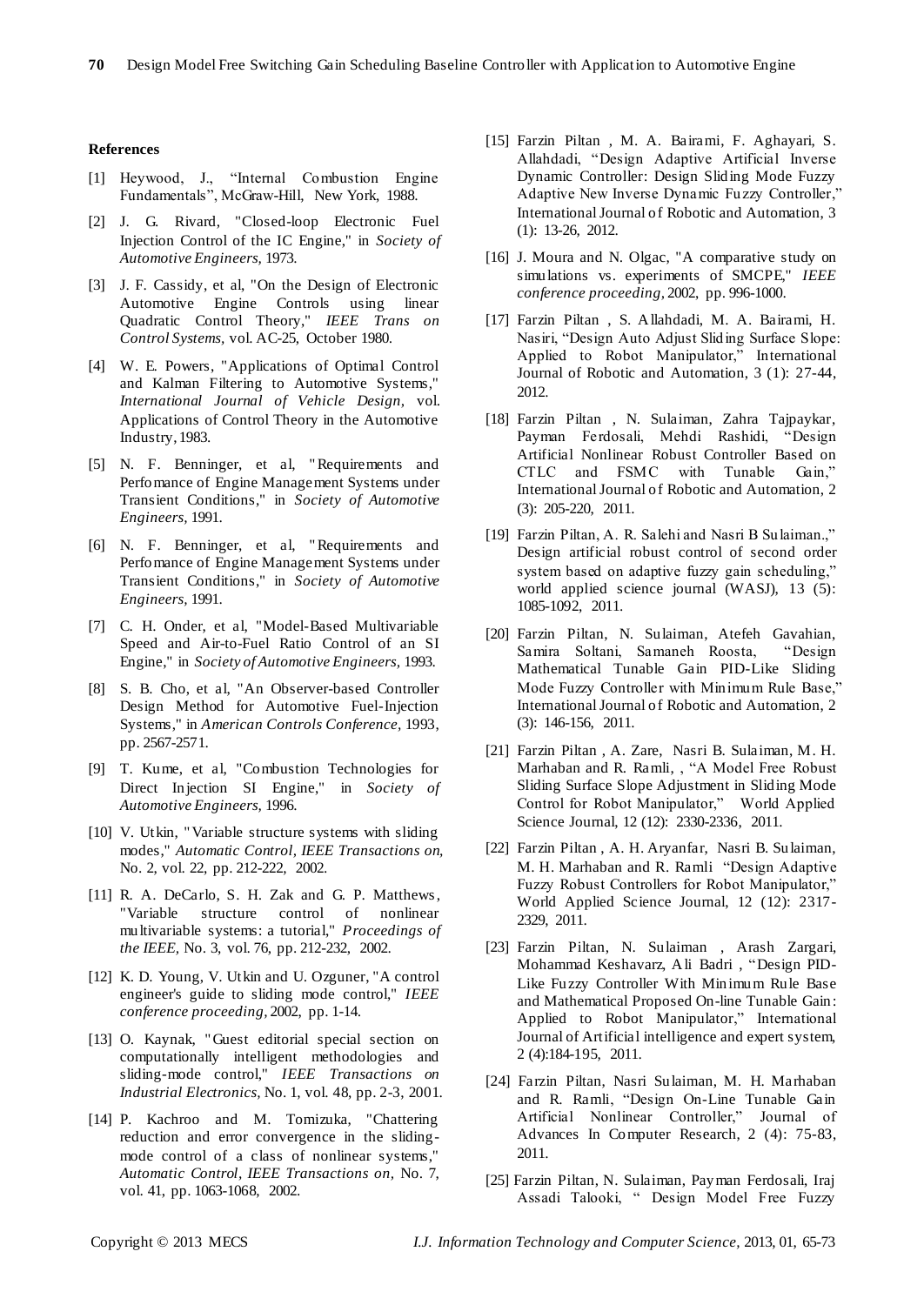Sliding Mode Control: Applied to Internal Combustion Engine," International Journal of Engineering, 5 (4):302-312, 2011.

- [26] Farzin Piltan, N. Sulaiman, Samaneh Roosta, M.H. Marhaban, R. Ramli, "Design a New Sliding Mode Adaptive Hybrid Fuzzy Controller," Journal of Advanced Science & Engineering Research , 1 (1): 115-123, 2011.
- [27] Farzin Piltan, Atefe Gavahian, N. Sulaiman, M.H. Marhaban, R. Ramli, "Novel Sliding Mode Controller for robot manipulator using FPGA," Journal of Advanced Science & Engineering Research, 1 (1): 1-22, 2011.
- [28] Farzin Piltan, N. Sulaiman, A. Jalali & F. Danesh Narouei, "Design of Model Free Adaptive Fuzzy Computed Torque Controller: Applied to Nonlinear Second Order System," International Journal of Robotics and Automation, 2 (4):232-244, 2011.
- [29] Farzin Piltan, N. Sulaiman, Iraj Asadi Talooki, Payman Ferdosali, "Control of IC Engine: Design a Novel MIMO Fuzzy Backstepping Adaptive Based Fuzzy Estimator Variable Structure Control ," International Journal of Robotics and Automation, 2 (5):360-380, 2011.
- [30] Farzin Piltan, N. Sulaiman, Payman Ferdosali, Mehdi Rashidi, Zahra Tajpeikar, "Adaptive MIMO Fuzzy Compensate Fuzzy Sliding Mode Algorithm: Applied to Second Order Nonlinear System," International Journal of Engineering, 5 (5): 380- 398, 2011.
- [31] Farzin Piltan, N. Sulaiman, Hajar Nasiri, Sadeq Allahdadi, Mohammad A. Bairami, "Novel Robot Manipulator Adaptive Artificial Control: Design a Novel SISO Adaptive Fuzzy Sliding Algorithm Inverse Dynamic Like Method," International Journal of Engineering, 5 (5): 399-418, 2011.
- [32] Farzin Piltan, N. Sulaiman, Sadeq Allahdadi, Mohammadali Dialame, Abbas Zare, "Position Control of Robot Manipulator: Design a Novel SISO Adaptive Sliding Mode Fuzzy PD Fuzzy Sliding Mode Control," International Journal of Artificial intelligence and Expert System, 2 (5):208-228, 2011.
- [33] Farzin Piltan, SH. Tayebi HAGHIGHI, N. Sulaiman, Iman Nazari, Sobhan Siamak, "Artificial Control of PUMA Robot Manipulator: A-Review of Fuzzy Inference Engine And Application to Classical Controller ," International Journal of Robotics and Automation, 2 (5):401-425, 2011.
- [34] Farzin Piltan, N. Sulaiman, Abbas Zare, Sadeq Allahdadi, Mohammadali Dialame, "Design Adaptive Fuzzy Inference Sliding Mode Algorithm: Applied to Robot Arm," International Journal of Robotics and Automation , 2 (5): 283-297, 2011.
- [35] Farzin Piltan, Amin Jalali, N. Sulaiman, Atefeh Gavahian, Sobhan Siamak, "Novel Artificial Control of Nonlinear Uncertain System: Design a Novel Modified PSO SISO Lyapunov Based Fuzzy Sliding Mode Algorithm ," International Journal of Robotics and Automation, 2 (5): 298- 316, 2011.
- [36] Farzin Piltan, N. Sulaiman, Amin Jalali, Koorosh Aslansefat, "Evolutionary Design of Mathematical tunable FPGA Based MIMO Fuzzy Estimator Sliding Mode Based Lyapunov Algorithm: Applied to Robot Manipulator," International Journal of Robotics and Automation, 2 (5):317-343, 2011.
- [37] Farzin Piltan, N. Sulaiman, Samaneh Roosta, Atefeh Gavahian, Samira Soltani, "Evolutionary Design of Backstepping Artificial Sliding Mode Based Position Algorithm: Applied to Robot Manipulator," International Journal of Engineering, 5 (5):419-434, 2011.
- [38] Farzin Piltan, N. Sulaiman, S.Soltani, M. H. Marhaban & R. Ramli, "An Adaptive sliding surface slope adjustment in PD Sliding Mode Fuzzy Control for Robot Manipulator," International Journal of Control and Automation , 4 (3): 65-76, 2011.
- [39] Farzin Piltan, N. Sulaiman, Mehdi Rashidi, Zahra Tajpaikar, Payman Ferdosali, "Design and Implementation of Sliding Mode Algorithm: Applied to Robot Manipulator-A Review ," International Journal of Robotics and Automation, 2 (5):265-282, 2011.
- [40] Farzin Piltan, N. Sulaiman, Amin Jalali, Sobhan Siamak, and Iman Nazari, "Control of Robot Manipulator: Design a Novel Tuning MIMO Fuzzy Backstepping Adaptive Based Fuzzy Estimator Variable Structure Control , International Journal of Control and Automation, 4 (4):91-110, 2011.
- [41] Farzin Piltan, N. Sulaiman, Atefeh Gavahian, Samaneh Roosta, Samira Soltani, ["On line Tuning](http://www.cscjournals.org/csc/manuscriptinfo.php?ManuscriptCode=67.68.76.59.39.47.49.104&JCode=IJRA&EJCode=66.67.75.58.105&Volume=2&Issue=5)  [Premise and Consequence FIS: Design Fuzzy](http://www.cscjournals.org/csc/manuscriptinfo.php?ManuscriptCode=67.68.76.59.39.47.49.104&JCode=IJRA&EJCode=66.67.75.58.105&Volume=2&Issue=5)  [Adaptive Fuzzy Sliding Mode Controller Based on](http://www.cscjournals.org/csc/manuscriptinfo.php?ManuscriptCode=67.68.76.59.39.47.49.104&JCode=IJRA&EJCode=66.67.75.58.105&Volume=2&Issue=5)  [Lyaponuv Theory](http://www.cscjournals.org/csc/manuscriptinfo.php?ManuscriptCode=67.68.76.59.39.47.49.104&JCode=IJRA&EJCode=66.67.75.58.105&Volume=2&Issue=5)**,"** International Journal of Robotics and Automation, 2 (5):381-400, 2011.
- [42] Farzin Piltan, N. Sulaiman, Samaneh Roosta, Atefeh Gavahian, Samira Soltani, **"**[Artificial](http://www.cscjournals.org/csc/manuscriptinfo.php?ManuscriptCode=68.69.64.40.46.44.44.103&JCode=IJE&EJCode=70.71.66.101&Volume=5&Issue=5)  [Chattering Free on-line Fuzzy Sliding Mode](http://www.cscjournals.org/csc/manuscriptinfo.php?ManuscriptCode=68.69.64.40.46.44.44.103&JCode=IJE&EJCode=70.71.66.101&Volume=5&Issue=5)  [Algorithm for Uncertain System: Applied in Robot](http://www.cscjournals.org/csc/manuscriptinfo.php?ManuscriptCode=68.69.64.40.46.44.44.103&JCode=IJE&EJCode=70.71.66.101&Volume=5&Issue=5)  [Manipulator](http://www.cscjournals.org/csc/manuscriptinfo.php?ManuscriptCode=68.69.64.40.46.44.44.103&JCode=IJE&EJCode=70.71.66.101&Volume=5&Issue=5)**,"** International Journal of Engineering, 5 (5):360-379, 2011.
- [43] Farzin Piltan, N. Sulaiman and I.AsadiTalooki, "Evolutionary Design on-line Sliding Fuzzy Gain Scheduling Sliding Mode Algorithm: Applied to Internal Combustion Engine," International Journal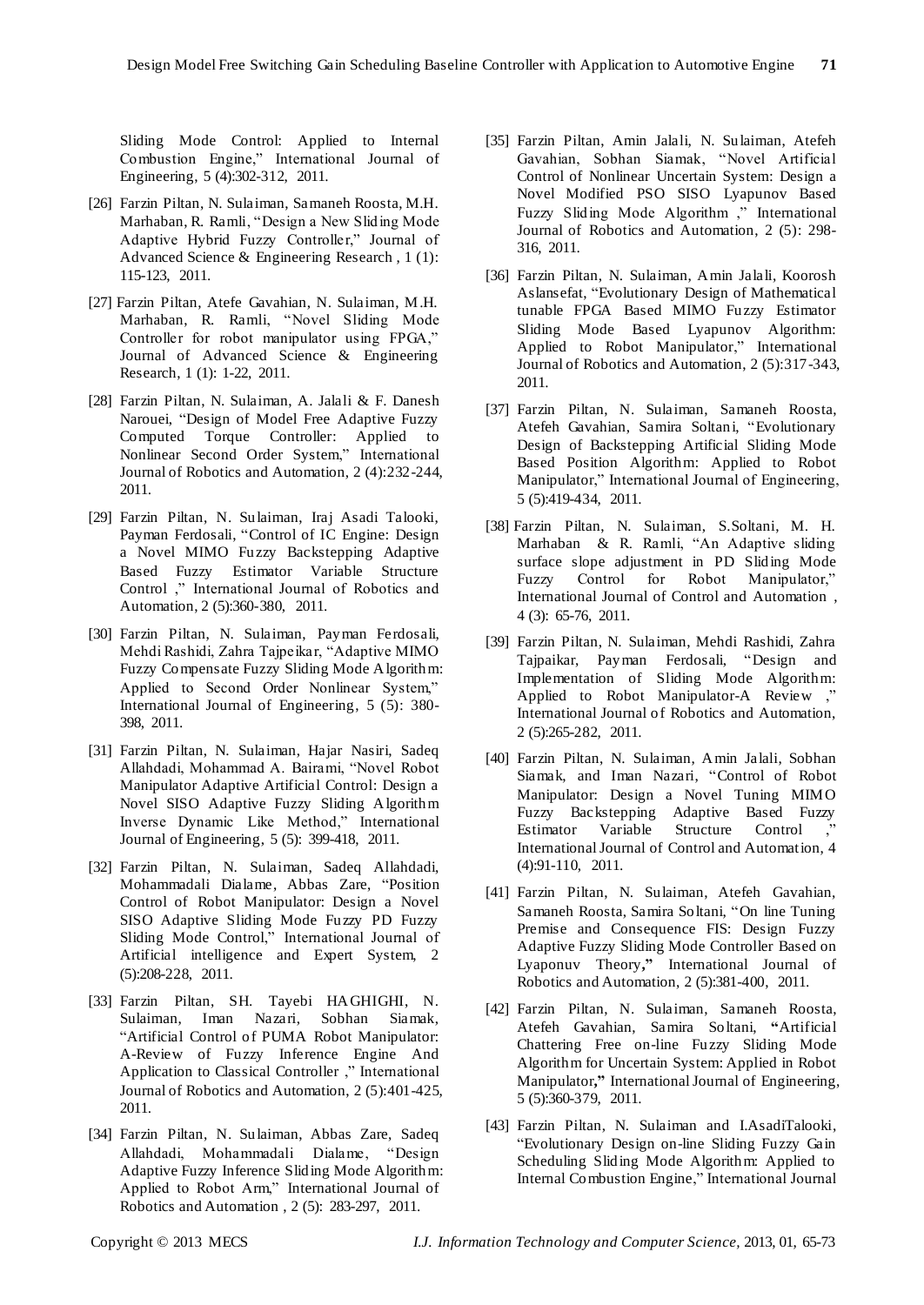of Engineering Science and Technology, 3 (10):7301-7308, 2011.

- [44] Farzin Piltan, Nasri B Sulaiman, Iraj Asadi Talooki and Payman Ferdosali.," Designing On-Line Tunable Gain Fuzzy Sliding Mode Controller Using Sliding Mode Fuzzy Algorithm: Applied to Internal Combustion Engine," world applied science journal (WASJ), 15 (3): 422-428, 2011.
- [45] Farzin Piltan, N. Sulaiman, M. H. Marhaban, Adel Nowzary, Mostafa Tohidian," "Design of FPGA based sliding mode controller for robot manipulator," International Journal of Robotic and Automation, 2 (3): 183-204, 2011.
- [46] Farzin Piltan, S. Siamak, M. A Bairami, I. Nazari," Gradient Descent Optimal Chattering Free Sliding Mode Fuzzy Control Design: Lyapunov Approach,' International Journal of Advance Science and Technology, 45: 73-90, 2012.
- [47] Farzin Piltan, H. Rezaie, B. Boroomand, Arman Jahed," Design robust back stepping online tuning feedback linearization control applied to IC engine," International Journal of Advance Science and Technology, 42: 183-204, 2012.
- [48] Farzin Piltan, I. Nazari, S. Siamak, P. Ferdosali ,"Methodology of mathematical error-based tuning sliding mode controller" International Journal of Control and Automation, 5(1): 89-110, 2012.
- [49] Farzin Piltan, M. A. Dialame, A. Zare, A. Badri ,"Design Novel Lookup table changed Auto Tuning FSMC: Applied to Robot Manipulator" International Journal of Engineering, 6(1): 25-40, 2012.
- [50] Farzin Piltan, B. Boroomand, A. Jahed, H. Rezaie ,"Methodology of Mathematical Error-Based Tuning Sliding Mode Controller" International Journal of Engineering, 6(2): 96-112, 2012.
- [51] Farzin Piltan, F. Aghayari, M. R. Rashidian, M. Shamsodini, "A New Estimate Sliding Mode Fuzzy Controller for Robotic Manipulator" International Journal of Robotics and Automation, 3(1): 45-58, 2012.
- [52] Piltan, F., et al. "Design sliding mode controller for robot manipulator with artificial tunable gain". Canaidian Journal of pure and applied science, 5 (2), 1573-1579, 2011.
- [53] Farzin Piltan, A. Hosainpour, E. Mazlomian, M.Shamsodini, M.H Yarmahmoudi. "Online Tuning Chattering Free Sliding Mode Fuzzy Control Design: Lyapunov Approach" International Journal of Robotics and Automation, 3(3): 2012.
- [54] Farzin Piltan, S. Emamzadeh, Z. Hivand, F. Shahriyari & Mina Mirazaei . " PUMA-560 Robot

Manipulator Position Sliding Mode Control Methods Using MATLAB/SIMULINK and Their Integration into Graduate/Undergraduate Nonlinear Control, Robotics and MATLAB Courses" International Journal of Robotics and Automation, 3(3): 2012.

[55] Farzin Piltan, J. Meigolinedjad, S. Mehrara, S. Rahmdel. " Evaluation Performance of 2<sup>nd</sup> Order Nonlinear System: Baseline Control Tunable Gain Sliding Mode Methodology" International Journal of Robotics and Automation, 3(3): 2012.



**Farzin Piltan** was born on 1975, Shiraz, Iran. In 2004 he is jointed the research and development company, SSP Co, Shiraz, Iran. In addition to 7 textbooks, Farzin Piltan is the main author of more than 50 scientific papers in refereed journals. He is editorial board of international

journal of control and automation (IJCA), editorial board of International Journal of Intelligent System and Applications (IJISA), editorial board of IAES international journal of robotics and automation, editorial board of International Journal of Reconfigurable and Embedded Systems and reviewer of (CSC) international journal of robotics and automation. His main areas of research interests are nonlinear control, artificial control system and applied to FPGA, robotics and artificial nonlinear control and IC engine modelling and control.



**Mehdi Ak bari** is an industrial management researcher of research and development company SSP. Co. He is now pursuing his Master in industrial management. He is an expert Industrial and Quality Management in this company. His research activities deal with the IC

engine control, artificial intelligence and supply chain management.



**Mojdeh Piran** is an industrial management researcher of research and development company SSP. Co. She is now pursuing her Master in industrial management. She is an expert Industrial and Quality Management in this company. Her research activities deal with the IC

engine control, artificial intelligence and expert system.